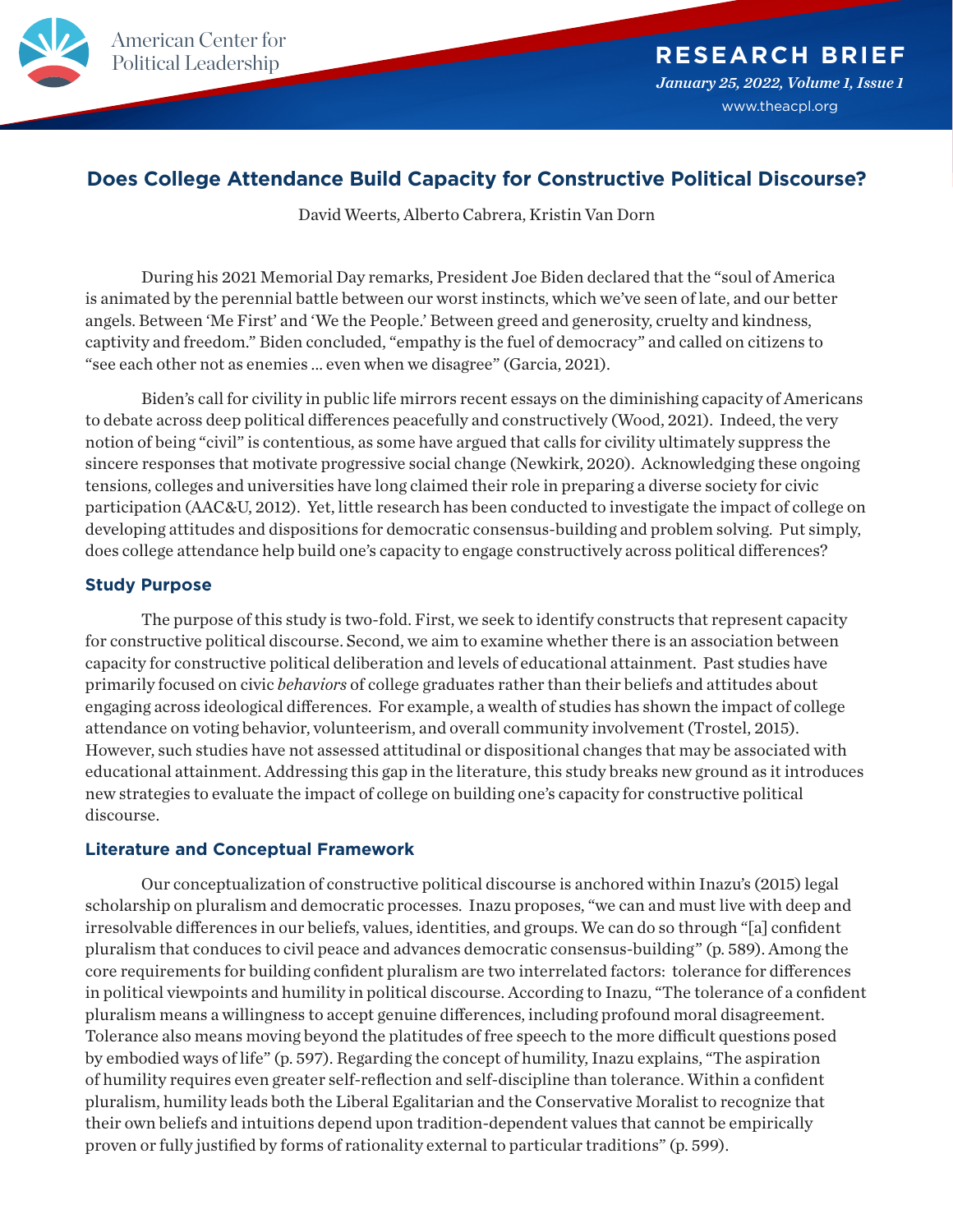

**Tolerance as an outcome of higher education.** As the nation becomes more politically polarized, some higher education experts have suggested that colleges and universities are critical to developing a more tolerant society. For example, in her 2017 blog entry for the American Council of Education (ACE), Dr. Lorelle Espinosa declared, "Higher education can lead the way to a more tolerant society; in fact, it may very well be the number one societal good higher education has to offer" (Espinosa, 2017). In developing this idea, Espinosa made the link between the diversity and tolerance, suggesting that diverse environments and classroom experiences could yield a more tolerant citizenry. She continues:

Of all the communities in the country, tolerance is perhaps most within the reach of colleges and universities. Not just because they are microcosms and perhaps thus a bit more manageable, but because they first and foremost provide an educational environment. The foundations of tolerance run deep in the college classroom, where students learn and confront new ideas, issues and experiences at times vastly different than their own.

Espinosa's discussion rests on a broad array of studies showing that racially diverse campus environments and cross-racial interactions positively impact academic and intellectual development, students' social-cognitive skills and personal development, and civic involvement (Taylor et al., 2016; Hall et al., 2011).

**Humility as an outcome of higher education.** Humility varies from the notion of tolerance in that it focuses on recognizing one's own limitations, appreciating other perspectives, and avoiding the tendency to confirm prior beliefs (Zmigrod et al., 2019; Porter & Schumann, 2018). Scholarship focuses on how intellectual humility relates to cognitive flexibility. Among these studies, Stanovich and West (1997) found that the ability to evaluate arguments (flexible thinking) was independent of cognitive ability. Meanwhile, Zmigrod et al. (2019) found that intellectual humility was correlated with cognitive flexibility and intelligence but not educational attainment.

Overall, past literature suggests humility may be independent of educational attainment and more related to one's innate cognitive abilities. In fact, scholars have pointed to concerns that as college students accumulate new knowledge, they become prone to cognitive inflexibility. Specifically, confirmation bias is a threat to flexibility and refers to the tendency to engage with evidence that only supports one's own beliefs on an issue. This type of bias may be accentuated when new knowledge becomes intertwined with students' identities and associated political ideologies (McAdams, 2013; Van Dorn, 2021). More research is needed to understand how humility (intellectual, political, ideological) is cultivated or thwarted as educational attainment increases.

# **Methodology**

**Data source and sample.** Our study utilizes data from the National Survey of American Civic Health housed at Southeastern University in Lakeland, FL. The National Survey was constructed in spring 2021 for the purposes of understanding the beliefs, practices, and life experiences of Americans that vary in their overall levels of civic literacy (basic knowledge of the Constitution and political processes), civic engagement (voting, political advocacy, volunteerism) and capacity for constructive political deliberation (tolerance and humility in political discourse).

The data for the current analysis relies on pilot data that was collected in April 2021. The survey was fielded by Dynata, Inc, an international marketing research firm that specializes in assembling customized survey panels. Dynata constructed panels for the National Survey based on U.S. Census statistics by age, race, ethnicity, gender, educational attainment, and employment status. To perform diagnostic tests such as item response analysis, the survey oversampled respondents with postsecondary education credentials (associate degrees, baccalaureate degrees and graduate/professional degrees (see Table 1). The total sample of the survey is 1,610.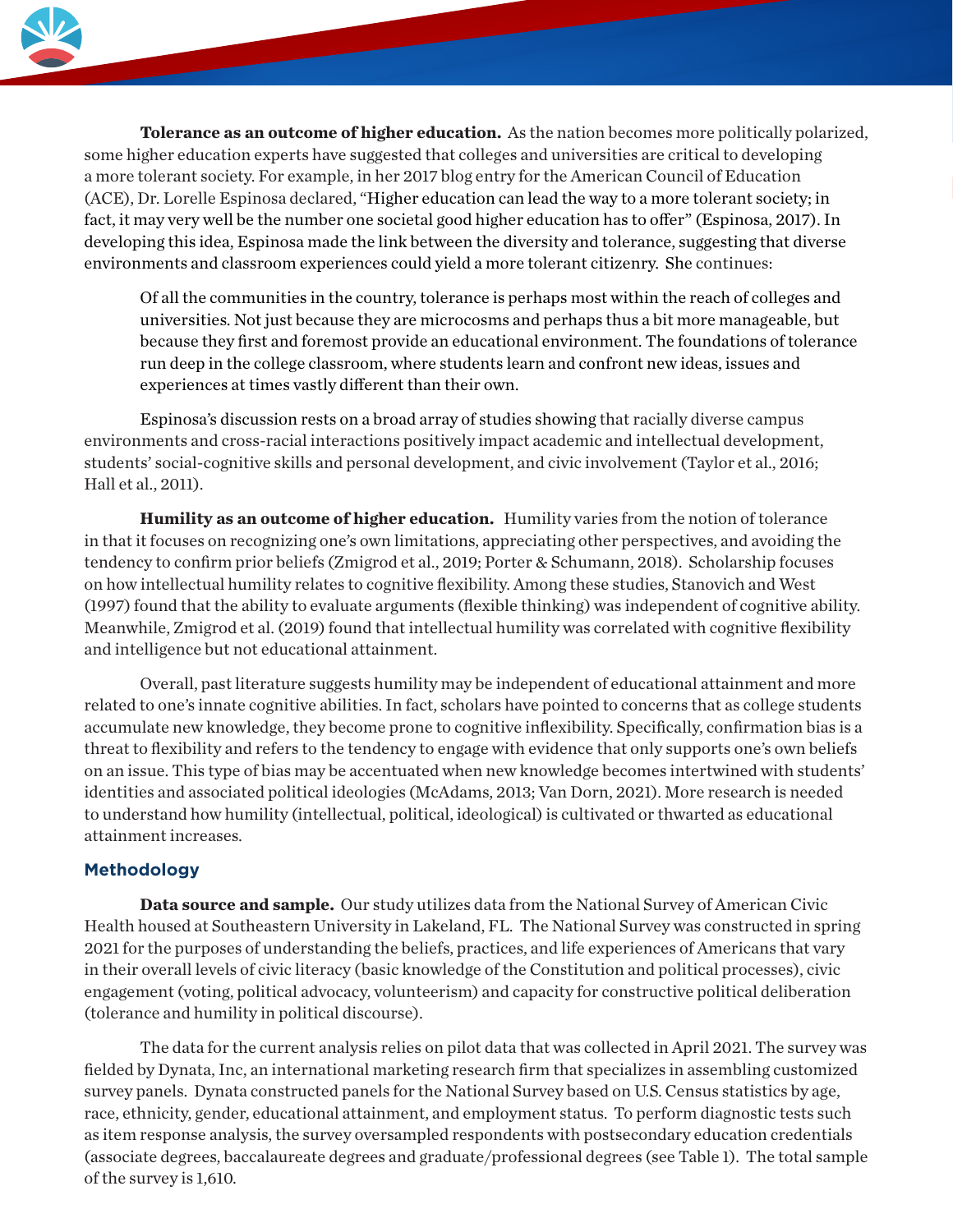

**Measures and Scales.** This study's conceptualization of capacity for constructive political discourse is informed by Inazu's (2015) legal scholarship focusing on tolerance and humility as key ingredients facilitate democratic consensus-building. Table 2 presents the 9 survey items that we developed to appraise constructive political discourse. Our items were modified from past studies germane to our focus on humility and tolerance in political discourse (see Hoyle et al., 2016; Porter & Schumann, 2018; Teven et al., 1998).

| <b>TABLE 2: Capacity for Constructive Political Deliberation</b><br>Scale: (1) Strongly Disagree, (2) Disagree, 3) Undecided, 4) Agree, 5) Strongly Agree |                                                                                                                                                                                      |  |  |  |  |  |  |  |  |
|-----------------------------------------------------------------------------------------------------------------------------------------------------------|--------------------------------------------------------------------------------------------------------------------------------------------------------------------------------------|--|--|--|--|--|--|--|--|
| <b>Construct</b>                                                                                                                                          | <b>Survey Items</b>                                                                                                                                                                  |  |  |  |  |  |  |  |  |
| <b>Humility in Political</b><br><b>Discourse</b>                                                                                                          | • I am willing to admit it if I don't know something related to a political issue<br>that is important to me.<br>• I am open to new information on a topic that might change my mind |  |  |  |  |  |  |  |  |
|                                                                                                                                                           | on a political issue.                                                                                                                                                                |  |  |  |  |  |  |  |  |
|                                                                                                                                                           | • I can respect other political viewpoints without losing confidence in<br>my own.                                                                                                   |  |  |  |  |  |  |  |  |
|                                                                                                                                                           | • There are a lot of ways to look at a political issue.                                                                                                                              |  |  |  |  |  |  |  |  |
| <b>Tolerance for Different</b><br><b>Political Views</b>                                                                                                  | • I enjoy having meaningful discussions with people with different political<br>perspectives than my own.                                                                            |  |  |  |  |  |  |  |  |
|                                                                                                                                                           | • Engaging with people who have different political beliefs than I do<br>is very important to me.                                                                                    |  |  |  |  |  |  |  |  |
|                                                                                                                                                           | • I prefer being in groups where there are a range of political beliefs<br>and perspectives.                                                                                         |  |  |  |  |  |  |  |  |
|                                                                                                                                                           | • I welcome the chance to talk with people who I think will disagree<br>with me on politics.                                                                                         |  |  |  |  |  |  |  |  |
|                                                                                                                                                           | • I would prefer to work collaboratively with people who disagree<br>with me politically rather than working independently.                                                          |  |  |  |  |  |  |  |  |

**Analytical Method.** Our first research question asks: "What is the underlying structure of the construct, Capacity for Constructive Political Discourse?" To answer this question, we conducted exploratory factor analysis to understand 1) whether our 9 items represent a reliable measure of political discourse; and, 2) whether the resulting dimensions are independent from one another. We relied on the principal solution with Varimax rotation.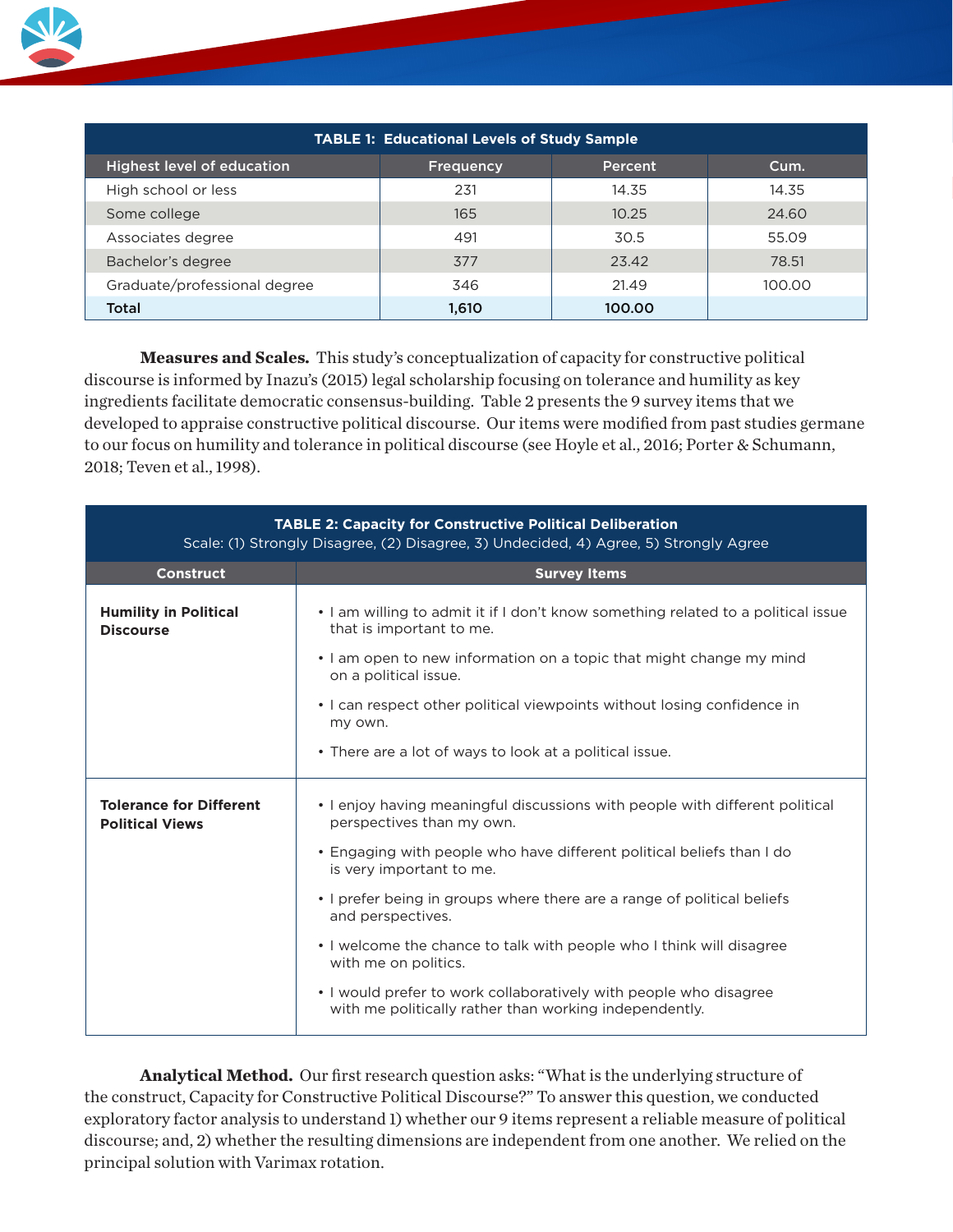

Our second research question asks, "Is there an association between educational attainment and capacity for constructive political discourse?" To address this question, we relied on ANOVA followed by Bonferroni tests among means. Among several methods to examine comparisons among means, the Bonferroni correction has the advantage of reducing the possibility of finding significant differences by chance, also known as type I error (Castaneda, et al., 1993). We note that our results should be interpreted as an exploratory portrayal of differences between five educational groups. ANOVA and Bonferroni are most effective when the samples are balanced, a condition that is not met in our data due to the specifications required for the pilot study. The sample of individuals with some college is the smallest (n = 165) among the five educational groups under study.

# **Results and Discussion**

Political Leadership

Table 3 presents the results of the exploratory factor analysis in relationship to our first research question. Results suggest that two factors underscore constructive political discourse. Altogether, these two factors account for nearly 68% of the correlation among the items. Each of these two factors offers a unique insight on Inazu's capacity for constructive political discourse. The first factor grouped together items accentuating humility in approaching political issues. We consequently labeled it *humility in political discourse*. Each of its 4 items displays loadings well above the 0.5 threshold recommended by Brown's (2015). The alpha reliability associated with this factor is also high (0.812). The second factor grouped together items whose main stem reflects willingness to engage with people holding different political perspectives. Thus, we labeled it *tolerance for different political views.* All of its five items have high loadings ranging from .77 and .84. The alpha reliability of this factor is 0.892.

| <b>TABLE 3: Results of Exploratory Factor Analysis</b>                                                                       |                                           |                                                          |  |  |  |  |  |  |
|------------------------------------------------------------------------------------------------------------------------------|-------------------------------------------|----------------------------------------------------------|--|--|--|--|--|--|
| <b>Items</b>                                                                                                                 | Humility in<br><b>Political Discourse</b> | <b>Tolerance for Different</b><br><b>Political Views</b> |  |  |  |  |  |  |
| I am willing to admit it if I don't know something related<br>to a political issue that is important to me.                  | 0.8207                                    | 0.1014                                                   |  |  |  |  |  |  |
| I am open to new information on a topic that might change<br>my mind on a political issue.                                   | 0.7946                                    | 0.2469                                                   |  |  |  |  |  |  |
| I can respect other political viewpoints without losing<br>confidence in my own                                              | 0.7385                                    | 0.2905                                                   |  |  |  |  |  |  |
| There are a lot of ways to look at a political issue                                                                         | 0.6717                                    | 0.3480                                                   |  |  |  |  |  |  |
| I enjoy having meaningful discussions with people with<br>different political perspectives than my own.                      | 0.2913                                    | 0.7796                                                   |  |  |  |  |  |  |
| Engaging with people who have different political beliefs<br>than I do is very important to me.                              | 0.2039                                    | 0.8336                                                   |  |  |  |  |  |  |
| I prefer being in groups where there are a range of political<br>beliefs and perspectives.                                   | 0.2652                                    | 0.7926                                                   |  |  |  |  |  |  |
| I welcome the chance to talk with people who I think will<br>disagree with me on politics.                                   | 0.1690                                    | 0.8351                                                   |  |  |  |  |  |  |
| I would prefer to work collaboratively with people<br>who disagree with me politically rather than working<br>independently. | 0.1599                                    | 0.7860                                                   |  |  |  |  |  |  |
| Proportion of variance explained by the factor                                                                               | 28.4                                      | 39.1                                                     |  |  |  |  |  |  |
| Reliability of the scale                                                                                                     | 0.812                                     | 0.892                                                    |  |  |  |  |  |  |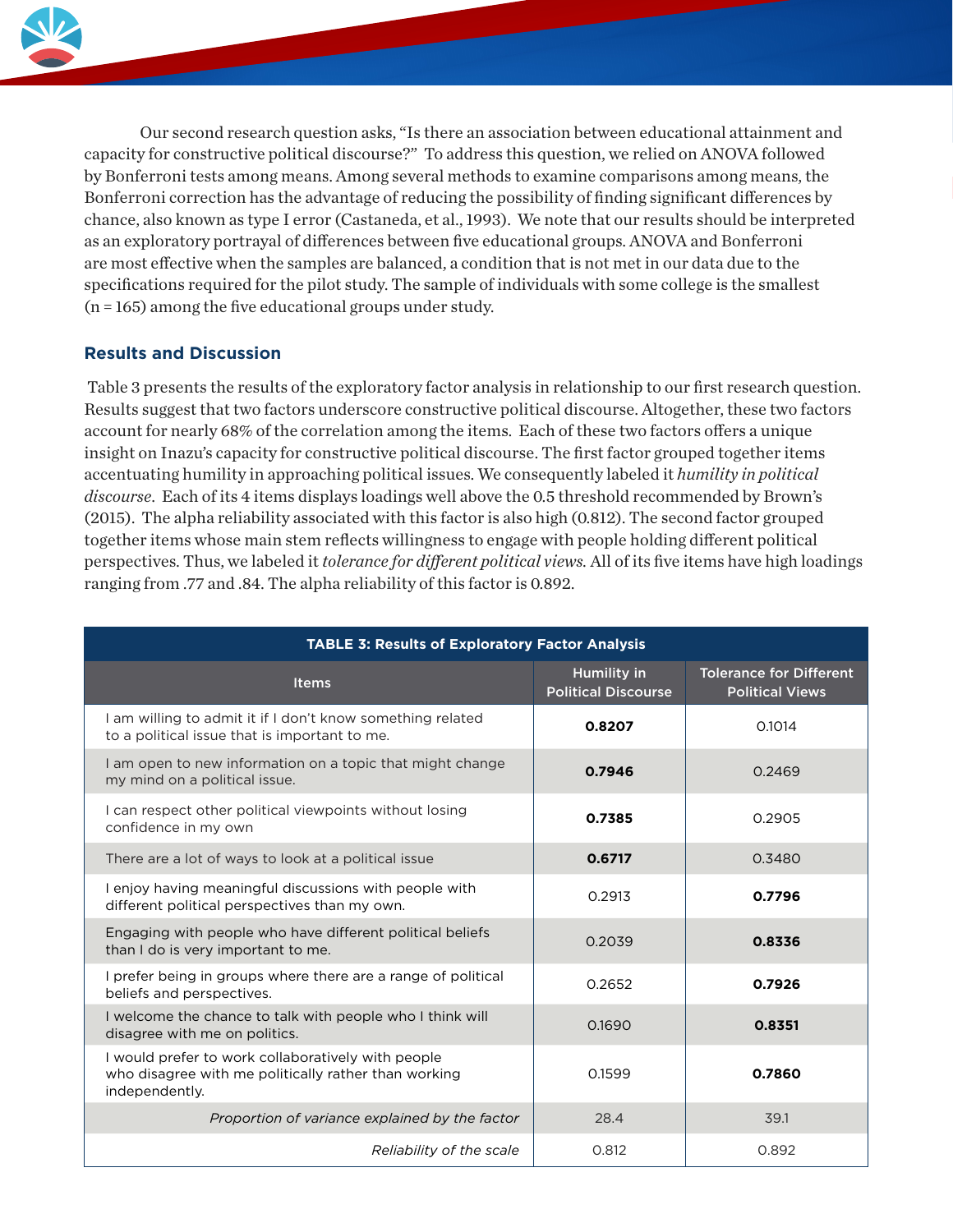

Table 4 reports the means of humility and tolerance across educational levels, their corresponding standard deviations and the overall *F-*tests. The last column reports the Bonferroni mean comparisons. ANOVA test results suggest that there is no association between tolerance for different political viewpoints and educational attainment. The *p*-value associated with the ANOVA test was greater than 0.50. Furthermore, the Bonferroni test revealed no statistically significant mean differences in tolerance across educational levels. On the other hand, there is a significant association between humility in political discourse and educational attainment. The *F-*test is statistically significant at *p* <.001. The Bonferroni test suggests a linear trend between education and humility beyond high school education (see last column in Table 4). On average, individuals with some college education are 10.4 percentile units higher in humility towards political discourse than those with some high school. The gap is more pronounced for individuals who have an associate degree. They are, on average, 14.0 percentile units higher than those with a high school diploma. The advantage of education levels off after the attainment of a baccalaureate degree (see Figure 1). BA recipients and individuals with a graduate degree are 12.4 and 11.5 percentile points higher, respectively, than those with a high school diploma or less.

| <b>TABLE 4. Differences in Humility for Political Discourse and Tolerance</b><br>for Different Political Views Across Educational Levels |                                 |      |                                   |      |                         |      |                                |      |                                       |      |           |            |                                                          |
|------------------------------------------------------------------------------------------------------------------------------------------|---------------------------------|------|-----------------------------------|------|-------------------------|------|--------------------------------|------|---------------------------------------|------|-----------|------------|----------------------------------------------------------|
| Variable                                                                                                                                 | HS or less<br>(HS)<br>$n = 231$ |      | Some College<br>(SC)<br>$n = 165$ |      | AA<br>(AA)<br>$n = 491$ |      | <b>BA</b><br>(BA)<br>$n = 377$ |      | <b>Grad Educ</b><br>(GE)<br>$n = 346$ |      | $F$ -test | $p$ -value | Significant<br><b>Mean Comparisons</b><br>(Bonferroni)   |
|                                                                                                                                          | Mean                            | Std. | Mean                              | Std. | Mean                    | Std. | Mean                           | Std. | Mean                                  | Std. |           |            |                                                          |
| Humility                                                                                                                                 | 3.32                            | 0.96 | 3.58                              | 0.81 | 3.68                    | 0.75 | 3.64                           | 0.76 | 3.61                                  | 0.80 | 8.64      | 0.01       | $SC > HS^{**}$ , AA > $HS^{**}$ ,<br>BA > HS**, GE >HS** |
| Tolerance                                                                                                                                | 2.96                            | 1.05 | 2.97                              | 1.01 | 2.90                    | 0.92 | 3.02                           | 0.99 | 2.98                                  | 0.99 | 0.77      | 0.55       |                                                          |
| Notes: $* p < .05; ** p < .01$                                                                                                           |                                 |      |                                   |      |                         |      |                                |      |                                       |      |           |            |                                                          |

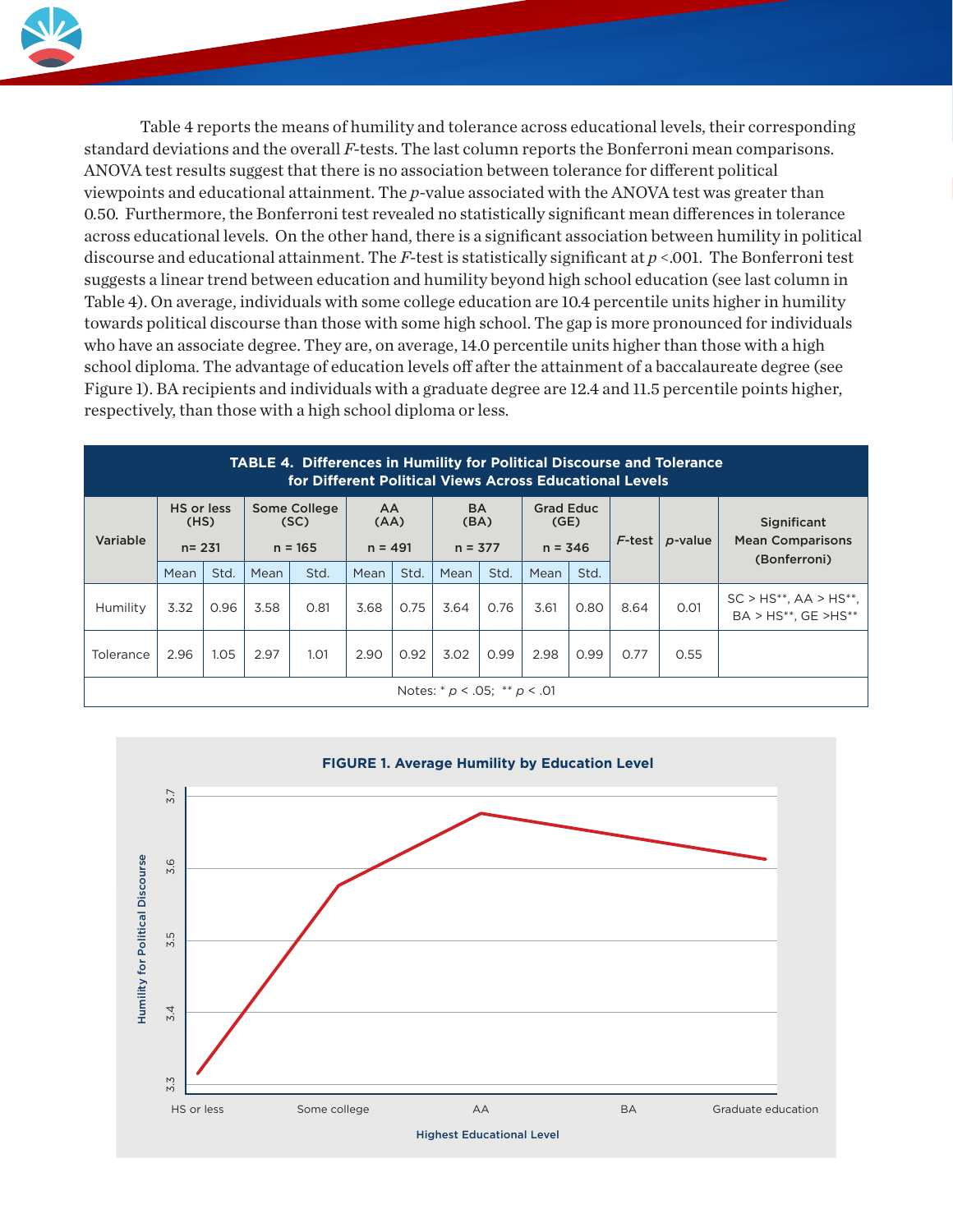

# **Conclusion and Significance**

Political Leadership

The results of this pilot data break new ground in two important ways. First, exploratory factor analysis suggests that there are two dimensions underscoring the broad construct of "Capacity for Constructive Political Discourse." Inazu's (2015) framework proved valuable to articulating tolerance and humility as the key elements within the construct. This work is significant for future researchers that could employ our scales to validate Inazu's construct in large-scale studies. Second, our study supports the connection between educational attainment and humility. However, our study does not support Espinosa's (2017) claim about the connection between tolerance and college attendance. Furthermore, our study stands in contrast to Zmigrod et al. (2019) who found no connection between intellectual humility and educational attainment. On the contrary, our study illustrates that educational attainment is associated with higher self-reported scores on humility in political discourse in a linear fashion. Substantial differences in humility in political discourse take place among individuals with postsecondary education relative to individuals with a high school diploma or less. While this finding offers unique insights about the potential impact of college on developing humility, we caution against inferring causality given the cross sectional nature of our research design. Yet, the value of this study is that it prompts a line of unanswered questions that are important to pose in the fields of education and civic studies. For example, "What educational experiences are associated with individuals who have high capacity for constructive political deliberation? What kind of curriculum and out-of-class experiences support the development of students that are tolerant of political differences and humble in political discourse?" We call for additional research that takes on these important questions.



# American Center for Political Leadership

# **ABOUT THE AUTHORS**

**DAVID WEERTS** is professor of higher education at the University of Minnesota, Twin Cities and a senior scholar at the American Center for Political Leadership (ACPL) at Southeastern University.

**ALBERTO CABRERA** is professor emeritus at the University of Maryland-College Park, scholar-in-residence at the American University, and a senior scholar at the American Center for Political Leadership (ACPL) at Southeastern University.

**KRISTIN VAN DORN** is a Ph.D. student in the Department of Organizational Leadership, Policy, and Development at the University of Minnesota, Twin Cities and an associate researcher at the American Center for Political Leadership (ACPL) at Southeastern University.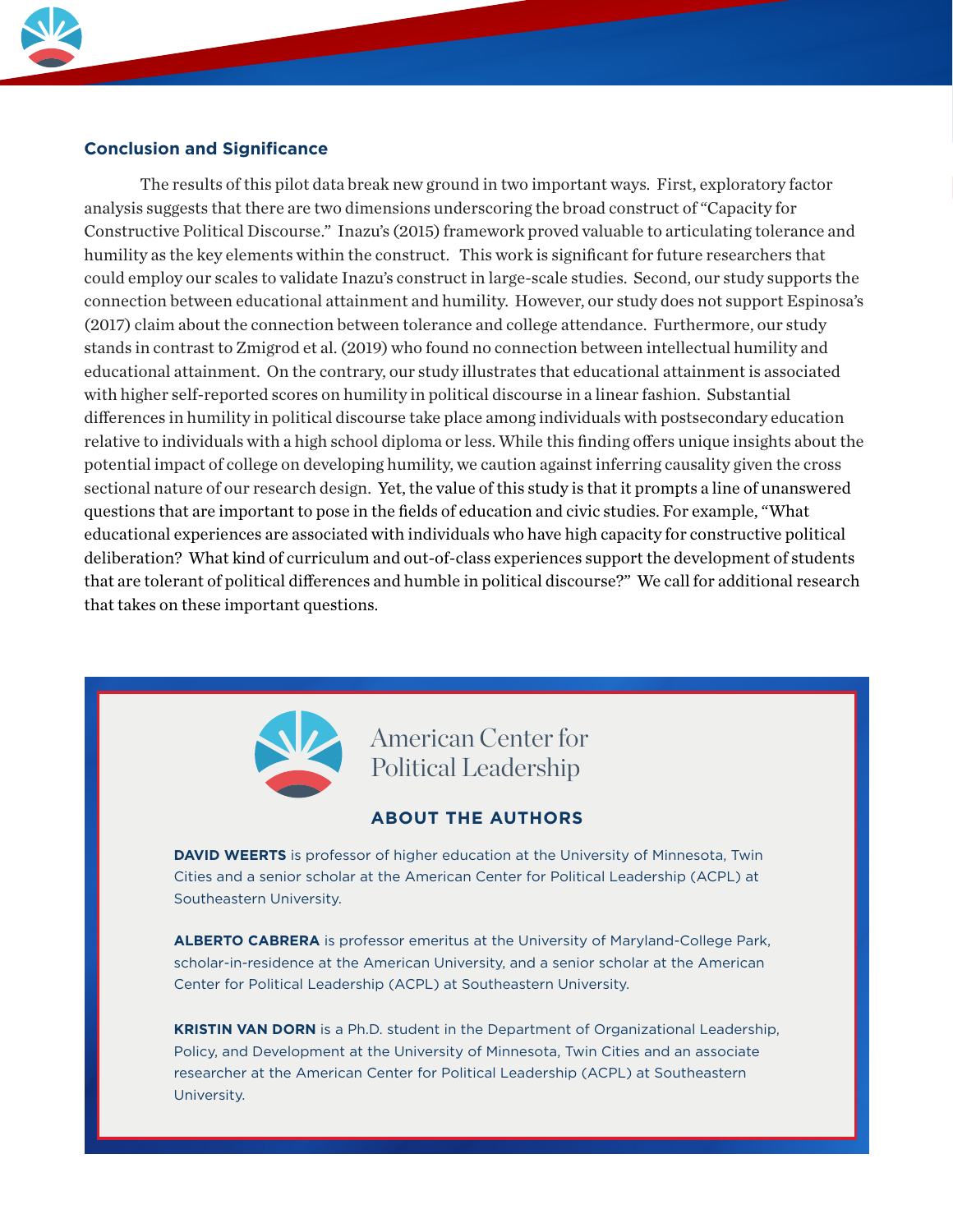

#### **References**

- Association of American Colleges and Universities (AAC&U). (2012). A crucible moment: College learning and democracy's future. Report of the National Task Force on Civic Learning and Democratic Engagement. Washington, DC: AAC&U.
- Brown, T. A. (2015). *Confirmatory factor analysis for applied research*. New York: Guilford Press.
- Castaneda, M. B., Levin, J. R. & Dunham, R. (1993). Using planned comparisons in management research: A case for the Bonferroni procedure. *Journal of Management*, 19(3), 707-724.
- Espinosa, L. (2017). Higher education can lead the way toward a more tolerant society. *Higher Education Today*, A blog by the American Council on Education (ACE). https://www.higheredtoday.org/2017/01/18/higher-educationcan-lead-way-toward-tolerant-society/
- Garcia, C. (2021). Biden describes 'empathy' as being the 'fuel of democracy.' *The Week*. https://theweek.com/ us/1001007/in-memorial-day-message-biden-says-empathy-is-the-fuel-of-democracy
- Hall, W. D, Cabrera, A. F. & Milem, J. F. (2011). A tale of two groups: Differences between minority students and nonminority students in their predispositions to and engagement with diverse peers at a predominantly white institution. *Research in Higher Education*, 52(4), 420-439.
- Hoyle, R. H., Davisson, E. K., Diebels, K. J., & Leary, M. R. (2016). Holding specific views with humility: Conceptualization and measurement of specific intellectual humility. *Personality and Individual Differences*, *97*, 165-172.
- Inazu, J. D. (2015). A confident pluralism. *Southern California Law Review*, 88(3), 587-618.
- McAdams, D. P., (2013). Life authorship: A psychological challenge for emerging adulthood, as illustrated in two notable case studies. *Emerging Adulthood* 1, no. 2 (2013): 151-158.
- Newkirk, V. R. (2016). *Sometimes there are more important goals than civility*. The Atlantic. https://www.theatlantic.com/politics/archive/2016/12/discussing-racism-white-voters/509528/
- Porter, T., & Schumann, K. (2018). Intellectual humility and openness to the opposing view. *Self and Identity*, *17*(2), 139-162.
- Stanovich, K. E., & West, R. F. (1997). Reasoning independently of prior belief and individual differences in actively open-minded thinking. *Journal of Educational Psychology*, 89, 342–357.
- Taylor T, Milem J, Coleman A. (2016). *Bridging the research to practice gap: achieving mission driven diversity and inclusion goals*. New York: College Board.
- Teven, J. J., McCroskey, J. C., & Richmond, V. P. (1998). Measurement of tolerance for disagreement. *Communication Research Reports*, *15*(2), 209-217.
- Trostel, P. (2015) 'It's not just the money: the benefits of college education to individuals and to society'. Margaret Chase Smith Policy Center and School for Economics (University of Maine) and Lumina Issue Papers [online at https://www. luminafoundation.org/resources/its-not-just-the-money]
- Van Dorn, K. (2021). Addressing perceptions of bias in the ivory tower. *The Good Society, 29*(1-2), 119-137. doi:10.5325/ goodsociety.29.1-2.0119
- Wood, J. (2021). Conceptualizing civic renaissance as a social movement. *The Good Society, 29*(1-2), 1-15. doi:10.5325/ goodsociety.29.1-2.0001
- Zmigrod, L., Zmigrod, S., Rentfrow, P. R., Robbins, T. W., (2019). The psychological roots of intellectual humility: The role of intelligence and cognitive flexibility. *Personality and Individual Differences*, 141, 200-208.